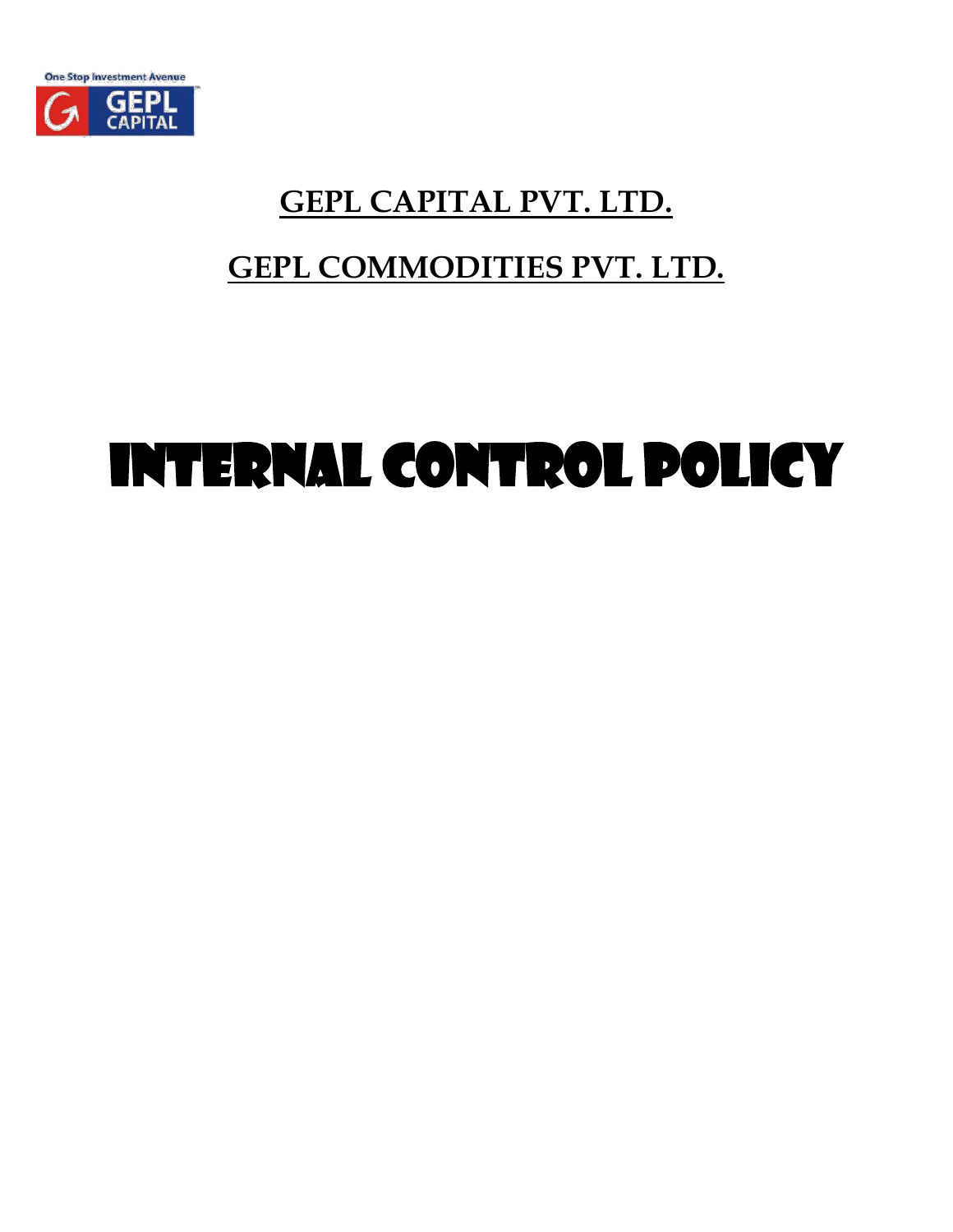#### **INTERNAL CONTROL POLICY**

**GEPL Capital Private Limited**., a SEBI registered Stock Broker and Depository Participant follows a system for internal control with a view to ensure that the rules and regulations of Regulators, Government agencies , Exchange, Depositories and other authorities are complied with and the internal control and risk of the organization is managed in a smooth manner. For this purpose the company from time to time has laid down certain policies and guidelines. GEPL tries to ensure that all the requirements of the Regulators, Exchanges, Depositories, Govt. Agencies etc. are incorporated in respective policies or formulated as a separate policy.

However there may be difference in names or presentations as it also incorporates other guidelines for its internal controls. All care has been taken by the Board of Directors to ensure that there is no lapses in the same. Even if, any guidelines has escaped attention it shall be deemed to have been incorporated in the spirit of such guidelines. In case of any contravention in the policies and guidelines laid here under the policies/guidelines of Regulators, Exchange, Depositors etc. shall prevail. The company has a compliance team led by compliance officer, sales and marketing team, research unit and a suitable back office team to ensure smooth operation. Over and above the company has an internal audit system to commensurate to the size of the operations.

GEPL reserves right to make changes in the Internal Policies and Procedures, as may be required from time to time. Such changes shall be uploaded on GEPL's website. These policies are reviewed in the meeting of Board of Directors from time to time. These policies are applicable across organization wherever applicable.

Various policies/guidelines are as under:

## **1) Client Registration, Documents and Maintenance:-**

#### **Policy for acceptance of Clients**

Opening of Client account is through RM, Sub-Broker, AP (Reminiser), introduce by staff of GEPL and referral Clients. Before we open any trading account we follow all the due diligence as per the guidelines by SEBI and Exchanges, which includes in person verification, income details, net worth of the Client etc. KRA if not done, should be completed with KRA authority.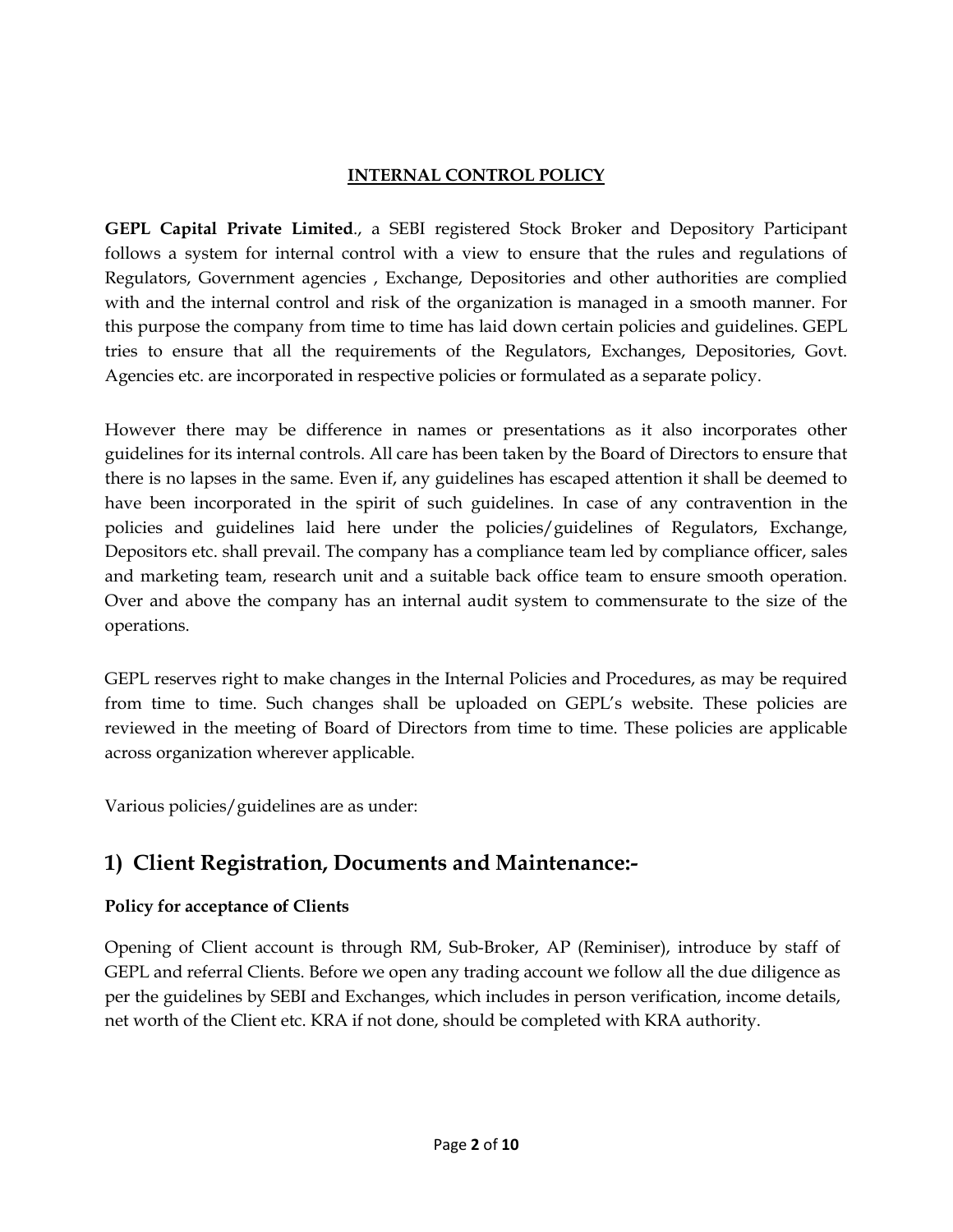#### **Registration of Clients**

We currently retain newly open KYC form in H.O for three months and thereafter transferred to our Godown situated at Karjat, which has all sort of security and check system.

Before registration of account, we check with the requirements of the various FATF public statements and updated UNSC lists which are circulated by the exchanges.

While opening the account we have a team of 4 people in KYC department whom we have segregated into Checker, Maker & in person verification.

Final Checking by including interview, if required, by KYC team.

We are maintaining the documents duly filled in the prescribed format for all our Clients.

We have 2 people involved in this maker checker process for verification of Documents and forms, maker does the entry part and checker verifies the details along with the form and documents and sends the same for activation.

We do this by taking following measures. We do in person verification of the client; verify all his documents with original, collect appropriate margin.

We do enquire about the annual income for individual client and for non-individual we ask for balance sheet. Also we verify and do the in person verification about his status by seeing his office or residence.

Records are maintained at the Head Office Level and the forms are sent to our office go down at Karjat and arranged there serially. We conduct internal KYC audit and checked the forms.

We send along with the statement of account an income disclosure form annually and ask client to provide all details as mentioned in the form and send it back to us with proof such as recent salary slips or audited Balance-sheet.

## **2) In Person Verification Process**

With regard to the requirement of SEBI and Exchanges of in-person' verification (IPV), to bring uniformity in the KYC procedure across intermediaries, the IPV requirements for all the branches , AP and SB's have now been streamlined as below:

- It shall be mandatory for all the HO employees, Branches, AP's, SB's, etc., to carry out IPV of their clients.
- The employees shall ensure that the details like name of the person doing IPV, his designation, branch, with his signatures and date are recorded on the KYC form at the time of IPV.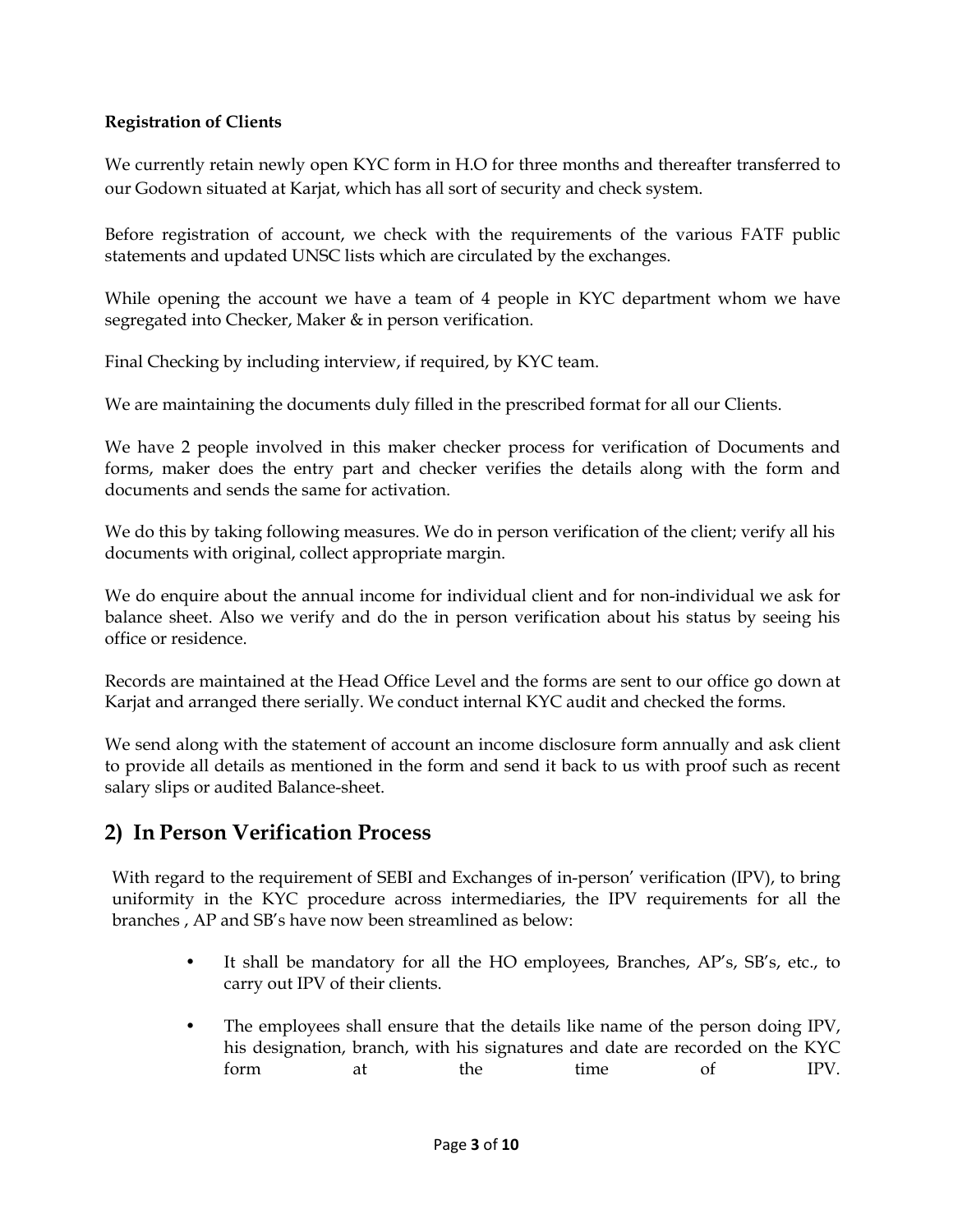- In case of sub-brokers or Authorised Persons (appointed by the stock brokers after getting approval from the concerned Stock Exchanges in terms of SEBI Circular No. MIRSD/DR-1/Cir-16/09 dated November 06, 2009) can perform the IPV.
- In case of Mutual Funds, their Asset Management Companies (AMCs) and the distributors who comply with the certification process of National Institute of Securities Market (NISM) or Association of Mutual Funds (AMFI) and have undergone the process of 'Know Your Distributor (KYD)', can perform the IPV.

However, in case of applications received by the mutual funds directly from the clients (i.e. not through any distributor), they may also rely upon the IPV performed by the scheduled commercial banks.

- The employees of the company (HO, branches, Authorised Persons, Sub-brokers, etc.) visits client in person for the account opening requirements and to ensure the completeness of the registration documents. In some cases, client personally visits the broker' office and/or branches to complete the required documentation for the opening of an account.
- Web-cam facility for verifications of the clients will be available where it is practically inconvenient to visit.
- Along with the welcome letter a copy of complete set of KYC documents will delivered to the client immediately on activation of his/her Account to ensure the existence of the client as well as his address and other information's /disclosures provided.

## **3) Dormant/Inactive/Suspended/Closed Clients**

#### **Dormant-**

- a. If Clients does not trade for a period of one year at a stretch, he is mark as dormant. Once a Client is marked dormant in back office and his code is blocked in CTCL/IML system, no order from such client is executed till either a written request for activating his trading code is received or client personally comes and sign the request letter.
- b. For Reactivation of Account of dormant client, we are taking below documents:

Reactivation form Running Account Authorisation Income details Modification form if any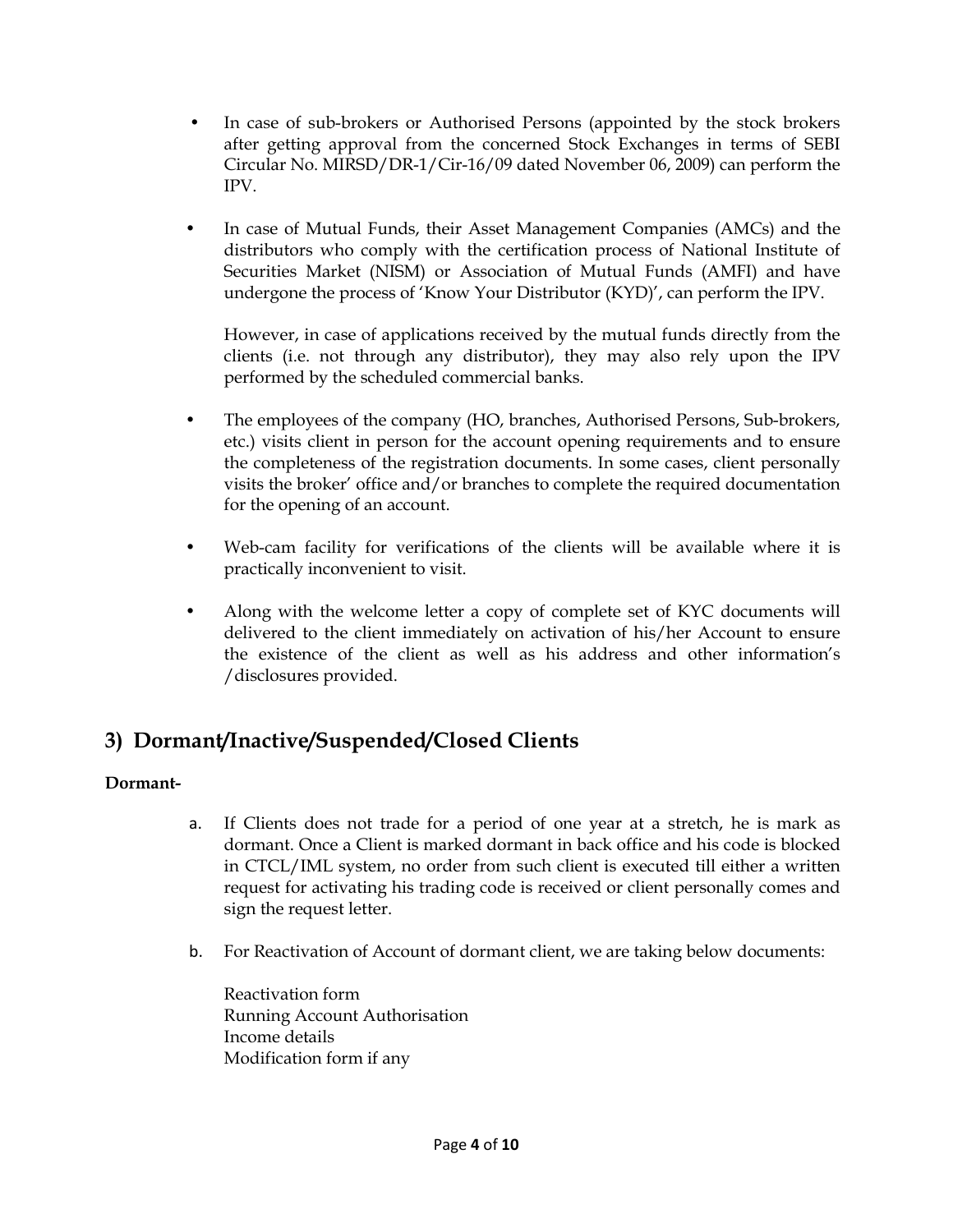#### **A suspended account-**

A suspended account is activated only on receipt of all updated KYC documents or on fulfillment of reason of suspension. An account may be suspended by the compliance officer, if client fails to meet his obligation time & again or has a continuing High Risk profile.

#### **Closure process-**

In closure of account we do insist client to give closure letter for the same. In case of one client want to shift from one place to another we facilitate the same.

Branch send request letter received from client to transfer his/her account from one branch to another branch to HO and in HO after confirmation with the same client we allow to transfer client from one branch to another branch.

**1. Once the closure received from the client** 

#### **The following details verified:**

- **1. DP ID and Client ID**
- **2. Existing details like name and address – it should match the records.**
- **3. Reason for closing the account. All holders are required to sign the closure request form. POA holder (if any) cannot sign the closure request.**
- **2. Closure initiated in back office system**
- 3. **Closure confirmation sent to the client via courier**.

#### **4) KRA Process**

#### **KRA Process- Fresh Accounts**

KRA Process starts once account gets opened in LD System

- 1. We generate KRA Batch file from Back office system
- 2. Once data file is exported then save file on desktop
- 3. Then Upload data file on KRA Site through KYC Bulk upload option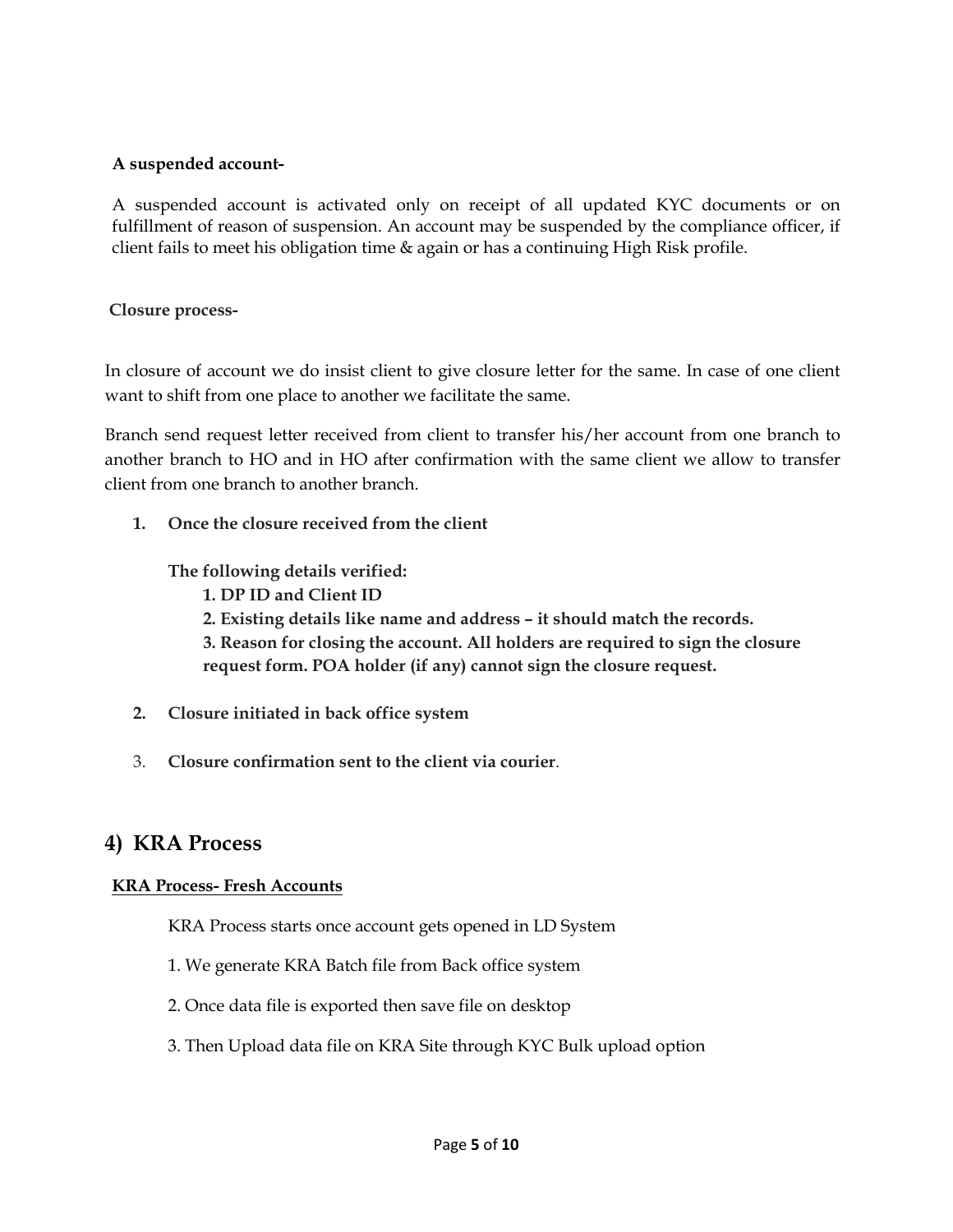4. Once data file is uploaded SUCCESSFULLY then need to upload Self attested Documents with IPV stamp. Documents like PAN and Address Proofs along with KRA Page.

#### **KRA Process for existing client**

1. Request sent to the client to provide KRA Form along with Pan card and Address proof with self-attested

2. If document not received in prescribe time Account inactivated/suspended by sending notice to the client.

#### **KRA Process- For Modification**

Post client details is Modified in Back Office system, we check and change the details on KRA site if required and then upload relevant documents on KRA.

#### **5) CKYC process**

#### **For Fresh Accounts**

CKYC Process starts once account gets opened in LD (Back office System)

- 1. Check whether client CKYC registered or not in CKYC search option.
- 2. If not than KYC image scaned and crop as per CKYC requirement
- 3. We generate CKYC Batch file from Back office system/utility
- 4. Once Data file created than exported to CKYC portal (File Zilla)
- 5. Once data file is uploaded SUCCESSFULLY after confirming with response file
- 6. CKYC Number has been updated in Back office software.

#### **For Modification**

Post client details is Modified in Back Office system, we check and change the details on CKYC site if required and then upload relevant documents on CKYC portal.

## **6) Applicable Brokerage Rate:**

GEPL follows the policy of charging brokerage not more than the maximum permissible brokerage as per the rules and regulation of the exchange/ SEBI. Brokerage shall be charged as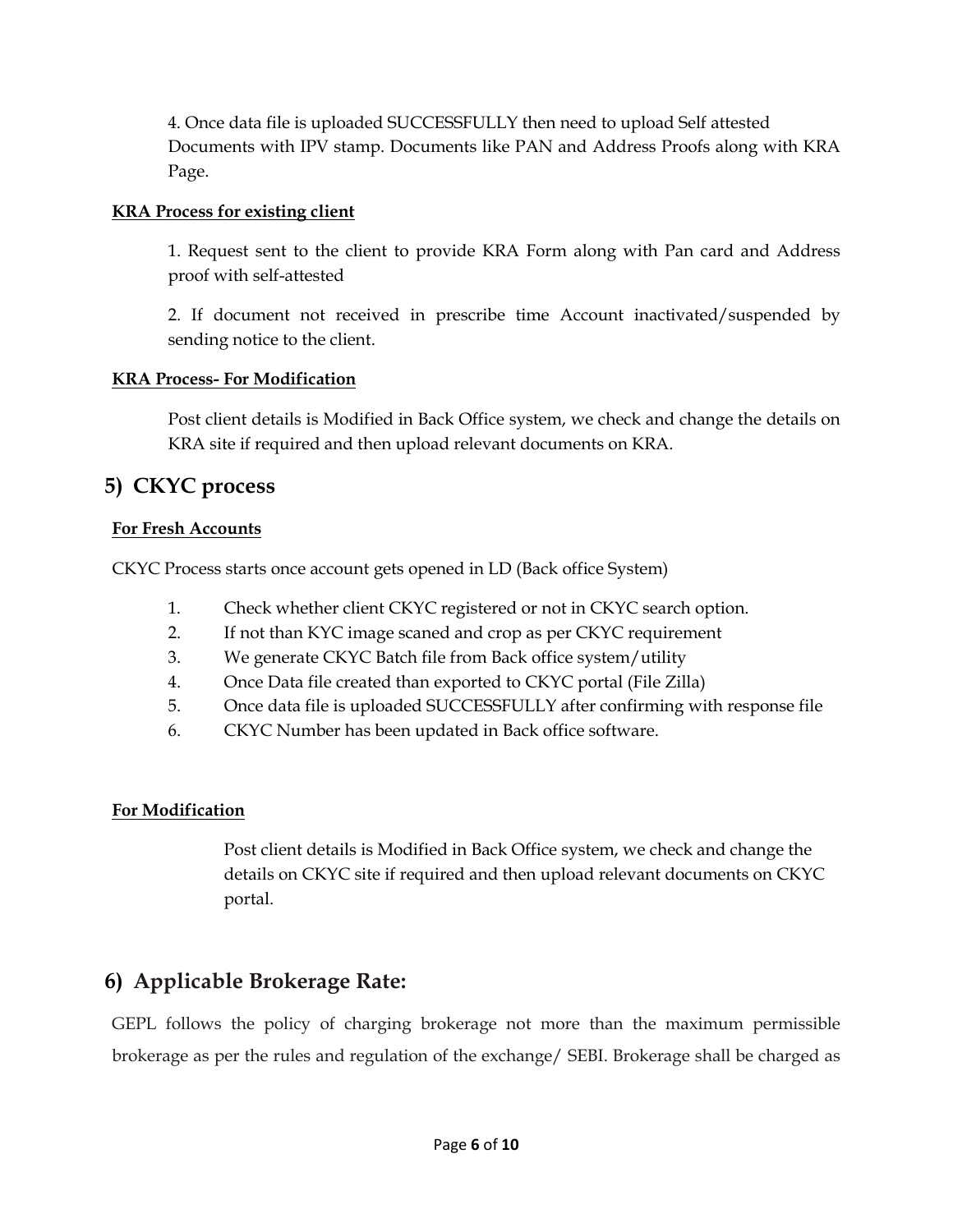per the rates agreed upon with the client at the time of registration. The brokerage is however subject to change at the discretion of BNK in consultation with the Client.

The brokerage amount debited to the client does not include any exchange related charges, statutory levies and any other charges. Any other applicable taxes imposed by statutory authority including securities transaction taxes, duties, service tax, etc. will be paid by the client separately as may be levied on the transactions from time to time.

## **7) TRADING POLICY:**

Active Client master list should be uploaded in the trading terminal and all the orders from the clients should be checked for the client codes in the list. This will ensure minimal wrong code punching by the dealers.

Dealers should be vigilant in executing the orders of the client. They should check & report to senior authorities if any client is giving order of abnormal quantity or rates or orders for trading in penny & illiquid stocks.

Every client should be contacted after the market hours for trade confirmation. The clients should be asked for the settlement of their obligation before settlement date of the exchange.

However all telephonic communication in the dealing room is record on a voice logger, logs of which are maintained for a reasonable period of time even after settlement of trade.

Staff/dealer should check the margin availability / credit limit of the client before executing any trade on his behalf.

#### **8) REPORTING POLICY**

## *Sending Contract Notes, Daily Margin Statement and Quarterly Statement of Accounts to clients.*

After the trading time the trade data is imported and the Contract notes are generated at Head Office (HO), Mumbai. Contract note to the Head office clients are sent form HO. Contract note of Branch Clients, sent from respective Branches and POD's are maintained accordingly at HO and Branches respectively. We are issuing physical contract note to every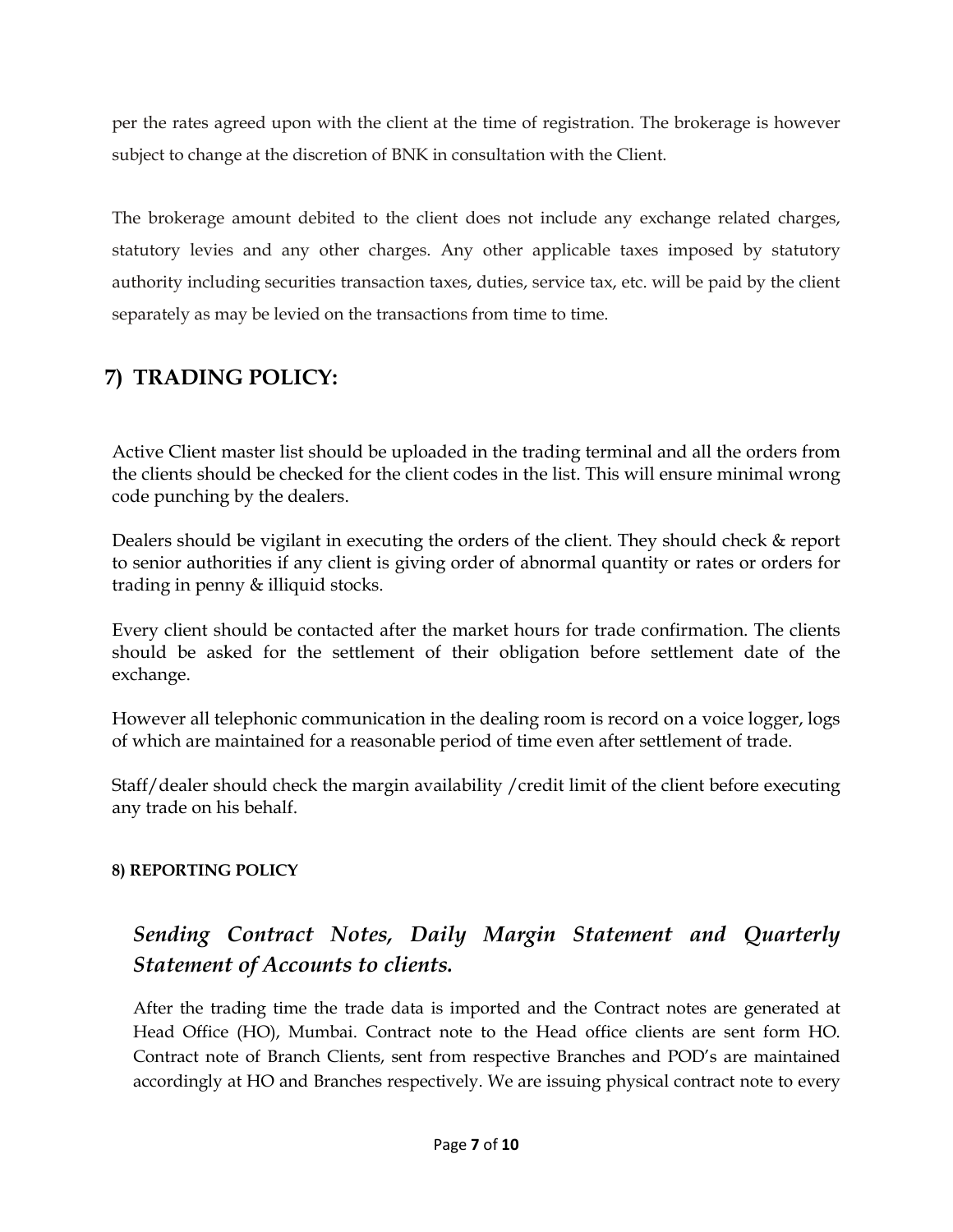client. We maintained all duplicate copies of contract note send to client by filing the same in office file.

We send Contract note margin statement & quarterly statement of Accounts physically and maintained POD.

With a view to migrate to digital contract system we are also sending digital contract notes to the clients on request of the clients. We are encouraging the clients to get used to this system. Once they are comfortable with it we propose to migrate to the digital contract system.

## 9) *Monitoring of debit balances*

No trade is allowed if debit balance continues for one week.

No fresh trade is allowed unless old dues are recovered.

We have system of monitoring client debit balances on a daily basis. We have dedicated resources to monitor the debtors as well as collection for the margin cheque. Clients are followed up by tele-calling, sending SMS's and e-mails and remarks are noted for each client. We have a system of sending client confirmations quarterly (calendar quarter) by 15th of the following month. The confirmations are sending in hard copy physically and through e-mail (whatever possible) with the 30 days clause in it.

## *10) Allotment, Surrender of Trading terminals*

The Terminal User should be NCFM certified. Before allowing the user to operate the terminal, the copy of NCFM certificate will be collected and verified with the original.

The user will be asked to renew the NCFM certificate on its expiry. If the user fails to renew the certificate then he would not be allowed to operate the same any further. The renewed copy of the certificate will be re-obtained and verified with original.

The guidelines laid down by the Exchange for Approved User and Location of trading terminal will be strictly followed. It would be made sure that there is no issue of trading terminals to unauthorized persons or at unauthorized locations.

The data regarding new user as well as modification in existing user should be immediately uploaded and documented on modification or issue to the new user as the case may be.

If any sub-broker is registration we get then we allot the terminal as per guideline of the exchange and uploading the data to the exchange. Till now no surrender of terminal has taken place.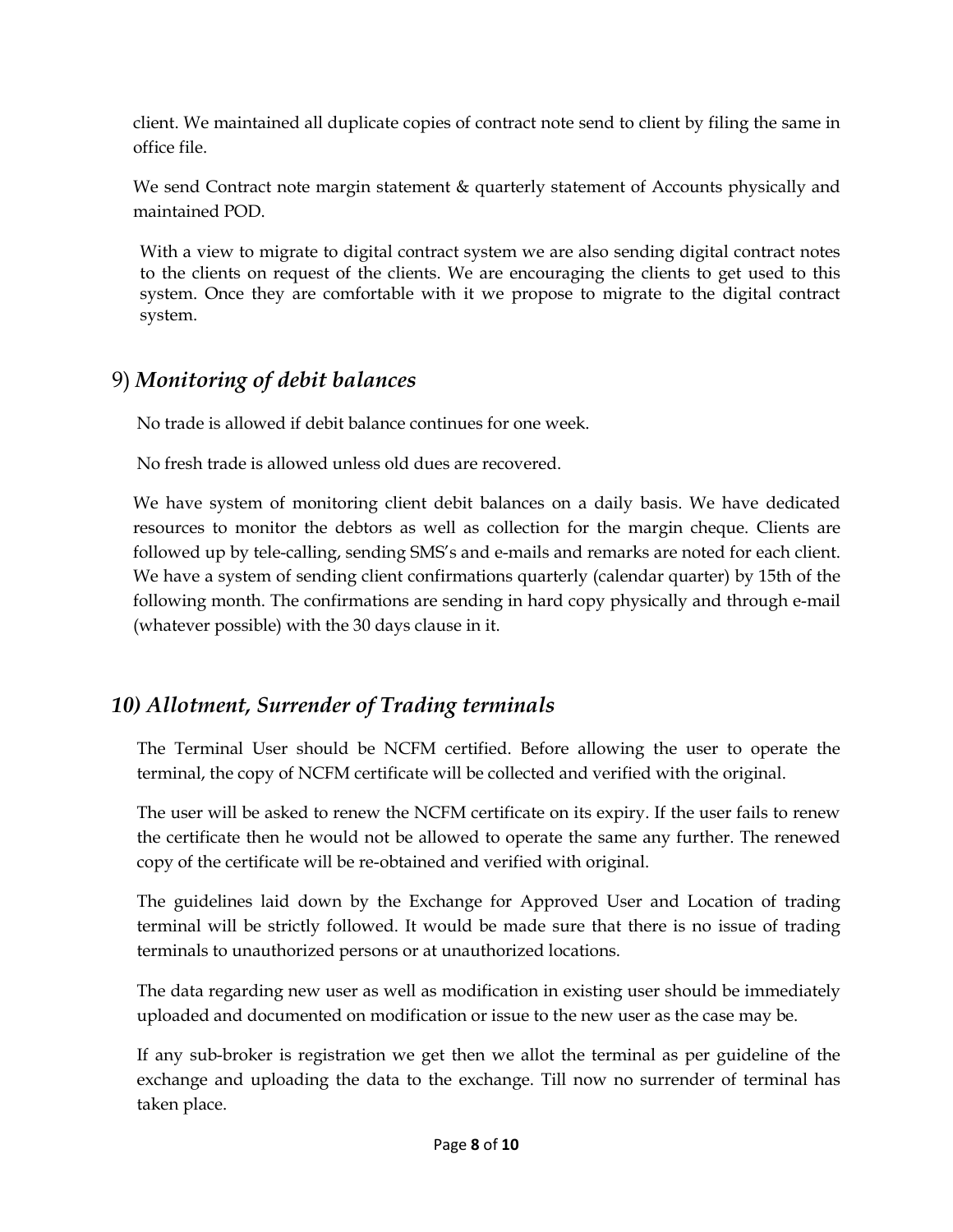In case of Branch when we setup any branch we give the terminal after completion of the norm set by the exchange.

## *11) Opening & Closing of branches /sub-broker office/AP's*

For opening new branches we first do the L&L agreement after assessment of the potential place.

After all administration formalities and work we open the branch.

In case of closure we clear all the dues of the landlord if any. Intimate the client for closure or shifting of the branch.

## *12) Payment, Receipt of funds from /to clients.*

We have dedicated Risk Management team and Debtor management team who look after collection of the cheque.

Once the cheque gets collected then all log entry for the same has been done and finally accounts team enters the detail in our back office software. After that we send to the bank for clearance. In case of payment we generate the payment settlement wise and due wise. Some cheque we give hand delivered, some courier and some cheque we do through RTGS/NEFT transfer.

## *13) Third Party Payment Policy*

Generally third party payment is not given to any client strictly.

 No payment is made through demand draft or pay order. If RTGS / NEFT payment is made, details are verified with back office.

## 14) *Receipt, Delivery of Securities from / to clients*

Client give the instruction slip to the DP and we get the shares on payin date for payin same way as per the master we transfer the shares on the payout date to the client as per exchange and SEBI norms.